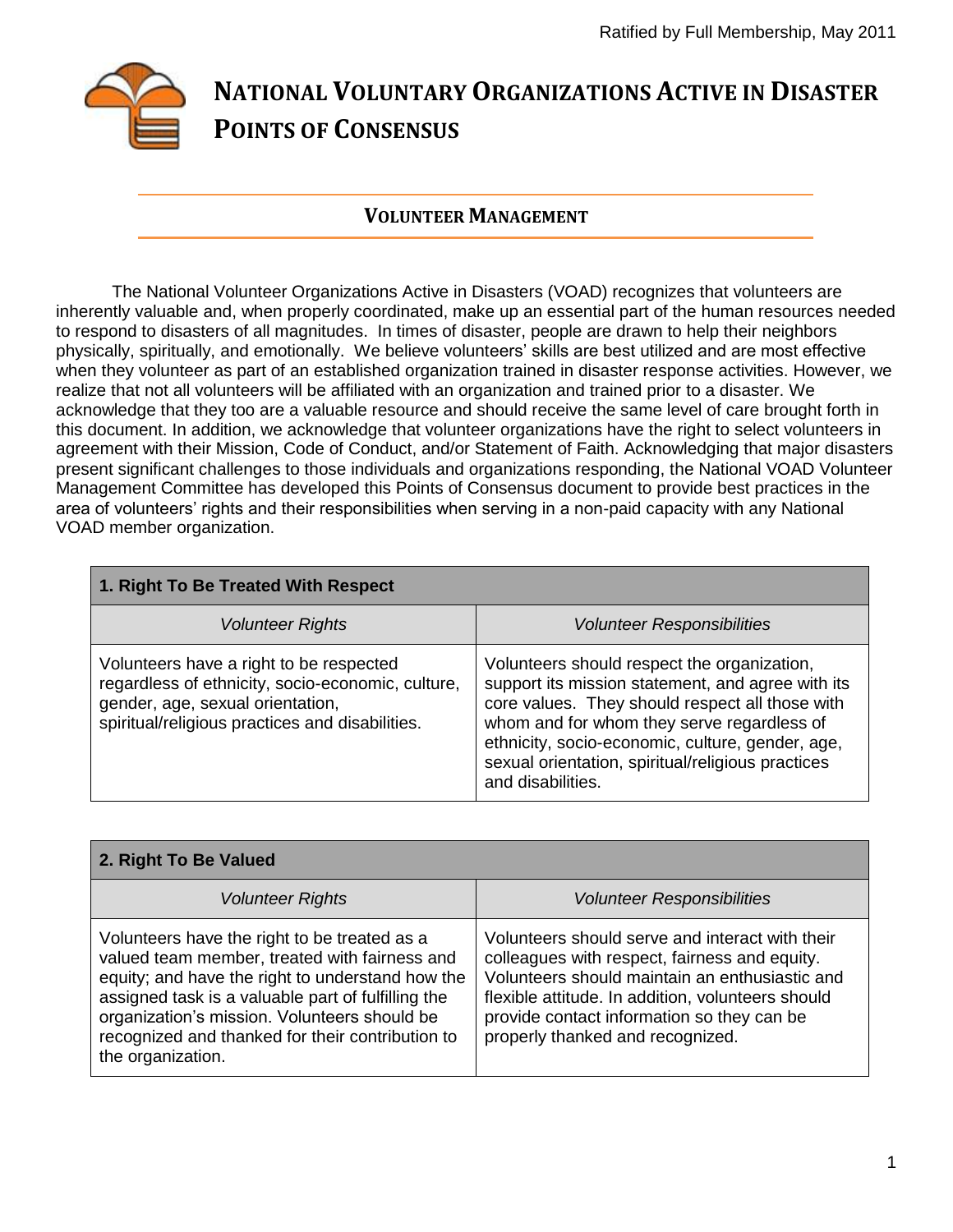Ē.

| 3. Right To Organized, Structured System That Matches Skills With Tasks                                                                                                                                                                                                                                                                                                                                                    |                                                                                                                                                                                                                                                                                                                                                                                                  |
|----------------------------------------------------------------------------------------------------------------------------------------------------------------------------------------------------------------------------------------------------------------------------------------------------------------------------------------------------------------------------------------------------------------------------|--------------------------------------------------------------------------------------------------------------------------------------------------------------------------------------------------------------------------------------------------------------------------------------------------------------------------------------------------------------------------------------------------|
| <b>Volunteer Rights</b>                                                                                                                                                                                                                                                                                                                                                                                                    | <b>Volunteer Responsibilities</b>                                                                                                                                                                                                                                                                                                                                                                |
| Volunteers have a right to know about the<br>organization in which they are serving including<br>its mission, leadership, organization and<br>financial structure, and its management liability<br>practices. They have the right to know about<br>available volunteer opportunities and the types<br>of skills needed to perform tasks. They should<br>expect their time and skills to be used wisely<br>and effectively. | Volunteers should seek information about an<br>organization, its mission, and structure to<br>determine if it is a good fit with their own skills<br>and values. Volunteers should be honest in<br>communicating their skill level, experience, and<br>availability. Volunteers should use their time and<br>skills wisely and should cooperate in the<br>organization's process and procedures. |

п

| 4. Right To Clear Expectations                                                                                                                                                                                                                                                                                            |                                                                                                                                                                                                                                                                                 |
|---------------------------------------------------------------------------------------------------------------------------------------------------------------------------------------------------------------------------------------------------------------------------------------------------------------------------|---------------------------------------------------------------------------------------------------------------------------------------------------------------------------------------------------------------------------------------------------------------------------------|
| Volunteer Rights                                                                                                                                                                                                                                                                                                          | <b>Volunteer Responsibilities</b>                                                                                                                                                                                                                                               |
| Volunteers have a right to know what<br>assignments or tasks are needed and clear<br>expectations of the task that they have agreed<br>to perform including the estimated time and<br>parameters of the task. Volunteers have the<br>right to ask questions and clarify expectations<br>at any time during their service. | Volunteers should make sure they understand<br>how to do the assigned task and how to properly<br>operate necessary equipment. They should ask<br>questions to clarify expectations and bring<br>attention to any impediments that would hinder<br>them from performing a task. |

| 5. Right To Safe Work Environment                                                                                                                                                                                                                                           |                                                                                                                                                                                                                                                                                                                                                                                                                                                                                                       |
|-----------------------------------------------------------------------------------------------------------------------------------------------------------------------------------------------------------------------------------------------------------------------------|-------------------------------------------------------------------------------------------------------------------------------------------------------------------------------------------------------------------------------------------------------------------------------------------------------------------------------------------------------------------------------------------------------------------------------------------------------------------------------------------------------|
| <b>Volunteer Rights</b>                                                                                                                                                                                                                                                     | <b>Volunteer Responsibilities</b>                                                                                                                                                                                                                                                                                                                                                                                                                                                                     |
| Volunteers have the right to know that the<br>organization has taken appropriate precautions<br>to provide a safe work environment, to identify<br>potential hazards, and to identify safety<br>equipment needed to perform their assigned<br>tasks safely and effectively. | Volunteers are responsible for following safety<br>guidelines and wearing safety equipment as<br>directed. Volunteers should not accept<br>assignments which are beyond their ability. It is<br>the volunteer's responsibility to let a supervisor<br>know if they are uncomfortable in a situation or<br>performing a task. Volunteers should make the<br>organization aware of any potential safety issues.<br>Volunteers should respect an organization's<br>request to perform background checks. |